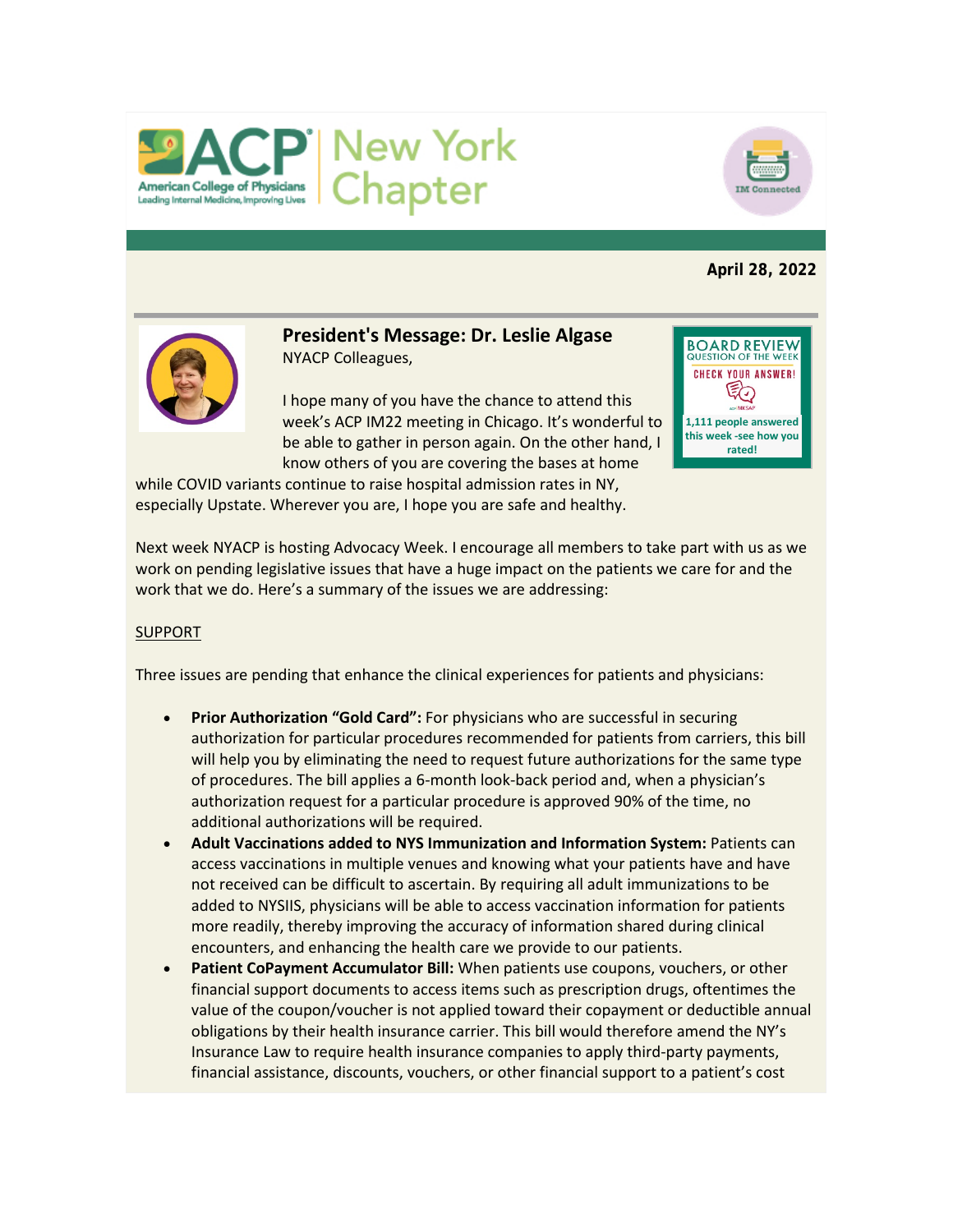sharing requirements. This change will have immediate benefits for patients by improving a patient's ability to afford prescriptions that are critical to manage disease.

#### OPPOSE

One issue that is pending will diminish the clinical experience for patients and physicians:

• **Authorization for Physician Assistants to be classified as "Primary Care Practitioners" under Medicaid Managed Care:** PA's in NY are not defined as primary care practitioners under health care programs. Yet, for one of the most vulnerable patient populations, specifically enrollees in Medicaid Managed Care programs, this bill constructively establishes a lesser standard of care by authorizing PA's to be principle primary care providers under this plan. Passage of this bill raises the severity of health disparities in NY by undermining access to physicians for Medicaid Managed Care patients, and decreases health equity as historically marginalized patient populations will encounter increased barriers to high quality care.

NYACP will provide you with a variety of ways to support our advocacy efforts next week. Please watch your email each morning for details on how to support your patients and your colleagues through the Chapter's advocacy activities.

Safe travels for fellow ACP IM 22 travelers, and safe wishes for everyone working this week on the home front.

Leslie

# **Join Us for NYACP Advocacy Week: May 2-6, 2022**

During Advocacy Week 2022, the Chapter will unfold a daily advocacy activity that provides a simple way to get involved and helps increase awareness of various NYACP priorities being discussed this year in the New York State Legislature.



Monday, May 2nd: Learn about **"Advocacy at ACP"** podcast

Tuesday, May 3rd - Respond to NYACP Call to Action

Wednesday, May 4th- Learn about **"NYACP Advocacy Wins"** podcast

Thursday, May 5th - NYACP Virtual Advocacy Day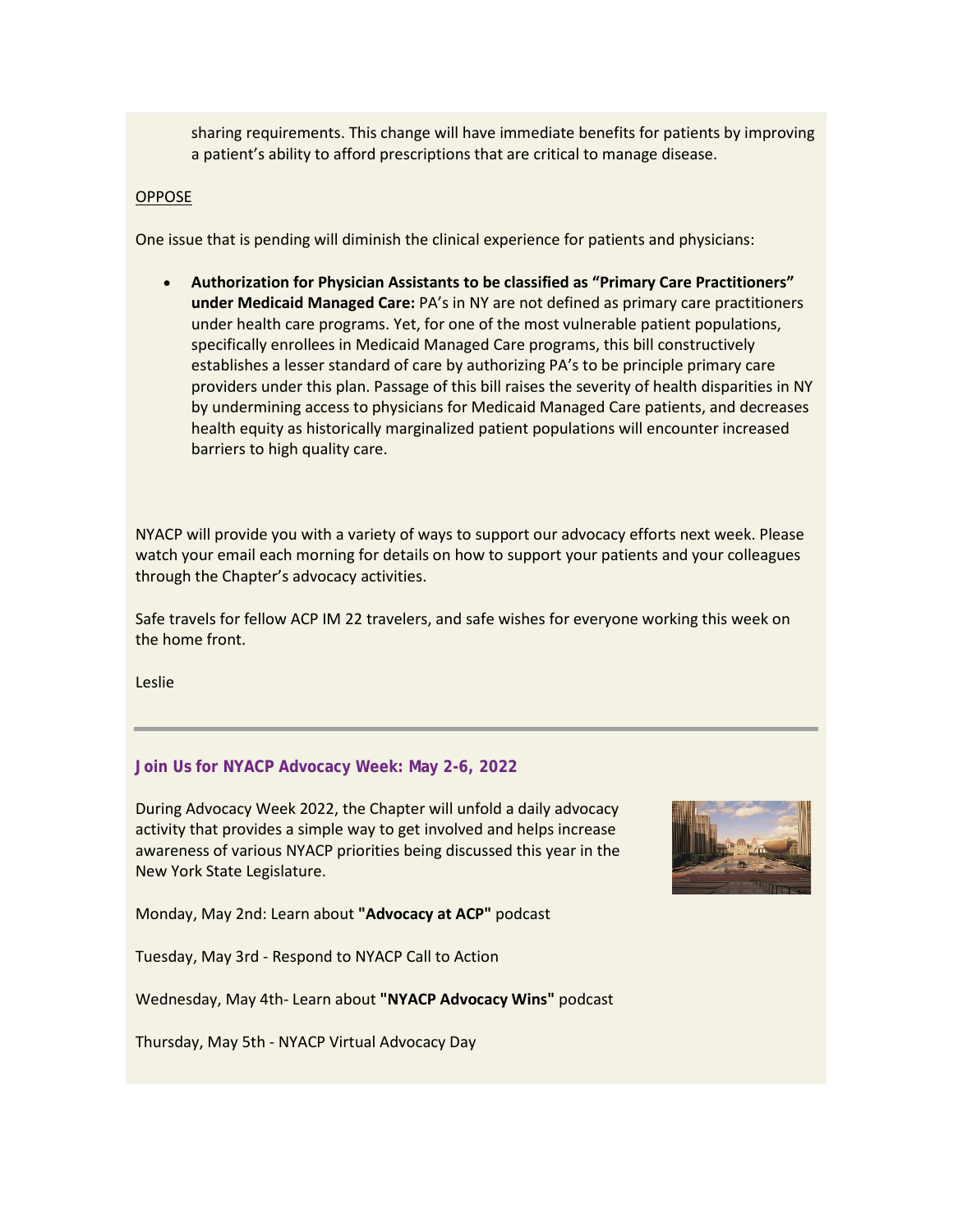Friday, May 6th - Advocacy Week Recap on Social Media

All information and links are found on the **[Chapters Advocacy Week webpage!](https://www.votervoice.net/BroadcastLinks/ZMxKL9p6vQS271-h5xz35A)**

For additional information, contact NYACP at [info@nyacp.org](mailto:info@nyacp.org)

**Members in the News Neil R. Scheier, MD, M.Econ, M. Fin, FACP**

# *Thank you Dr. Scheier for sharing your story about helping Ukraine refugees in Poland.*

My daughter and I continue to debate as to who made the initial suggestion to go to Poland and volunteer in a Ukrainian refugee camp, but April 4th found us on Air France, escorting medical supplies collected via the efforts of University of Rochester physicians Alex Paciorkowski and Yuliya Snyder [\(www.RocUkraineMedRelief.net\)](http://www.rocukrainemedrelief.net/) with intended first stop Warsaw for a drop off of the medical supplies, and then to the refugee camp. What we saw and what we did will remain with us forever.



Dr. Scheier with Medical Supplies Carryon

My daughter Rachel Kaplan currently serves as the Executive Director of Hillel at the University of Cincinnati; in 'retirement' I work part-time as a practicing physician for the University of Rochester, with the remainder of my 'usual' week filled with activity as Board President of the Joseph Avenue Arts and Culture Alliance. For both of us comfortable jobs, comfortable lives, and neither of us with any prior relationship or interaction with either Poland or Ukraine. However, like many, inflamed at the horror of the Russian invasion and the evident lives disrupted. Which somehow led to the refugee camp at Medyka, Poland.

Warsaw itself is a major city. Although we were there only a few hours, it's big and its streets and buildings remind one of Boston; it has a modern flavor amidst older buildings, fifteen story steel and glass structures side-by-side with three story brick boxes. After our medical supply drop off we immediately began our trip to the border, a four hour drive through farmland, villages with cobblestone streets and colorful houses, and one lane highways that somehow allow for the passage of cars going in opposite direction from each other.

## **[Read More](https://www.votervoice.net/BroadcastLinks/gcySJZwxxia4jBbm_zPm_g)**

## **Chapter Awards -** *Deadline to submit is July 31st!*

NYACP is excited to increase member recognition for excellence and distinguished contributions to Internal Medicine. This year, the committee will issue a total of 3-5 awards. The categories for candidate

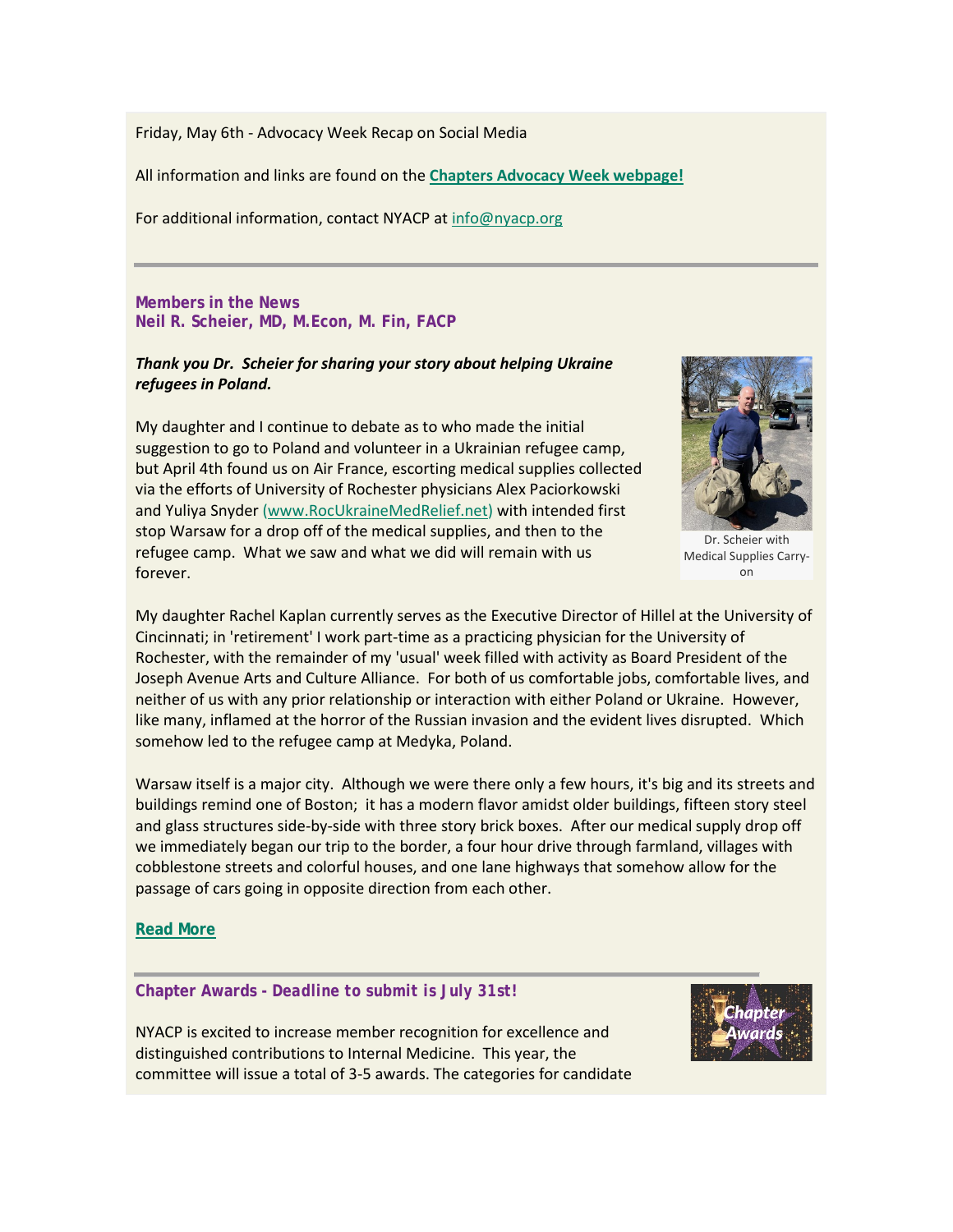nominations include: Education, Advocacy, Clinical Excellence, Research, Diversity, Equity and Inclusion (DEI) and Public Health.

Here is the link to the online form: [Chapter Awards Nomination Form.](https://www.votervoice.net/BroadcastLinks/1giOJfufnY8MMBIBjk9oaA) The nomination requires a completed online form, a 500-word Letter of Nomination, and a copy of the nominee's CV. The **submission deadline is July 31, 2022**.

Please help the New York Chapter ACP recognize, honor and congratulate the truly deserving members of our Chapter for their amazing and outstanding work.

#### **MLMIC's April 2022 Albany Report**

The latest edition of the Albany Report looks at the final enacted 2022-2023 New York State budget, detailing four items of interest to our medical community and two that were in the Governor's proposed budget but were ultimately rejected by the Legislature.

**PARTNERING WITH NYACP GET MORE THAN A POLICY MLMIC** 

The Physician's Excess Medical Malpractice Program, commonly known as the "Section 18 Program," will continue with no modifications from prior years.

- The budget includes a one-year extension of the Department of Financial Services (DFS) Superintendent's authority to "set and establish" primary and excess rates for physicians' and surgeons' medical professional liability insurance.
- An appropriation of \$52 million was included for the NYS Medical Indemnity Fund (MIF).
- Reimbursement parity for telehealth has been established, mandating commercial health plans, including those in Medicaid, reimburse physicians and other healthcare providers for services delivered through telehealth on the same basis and at the same rate as services delivered in person.
- The budget rejected the Governors proposition to place New York in the Interstate Medical Licensure Compact.
- Finally, the budget did not adopt the Governor's proposal to lower New York's current 9 percent judgment interest rate to the federal market rate, which would have helped reduce the excessively prohibitive costs of New York's medical professional liability insurance system

**[Read More](https://www.votervoice.net/BroadcastLinks/Lykm9oGFj8UOa917Vac-Kw)**

**[NYACP Events](https://www.votervoice.net/BroadcastLinks/xPdk22u6mtCOxncwctesLg)**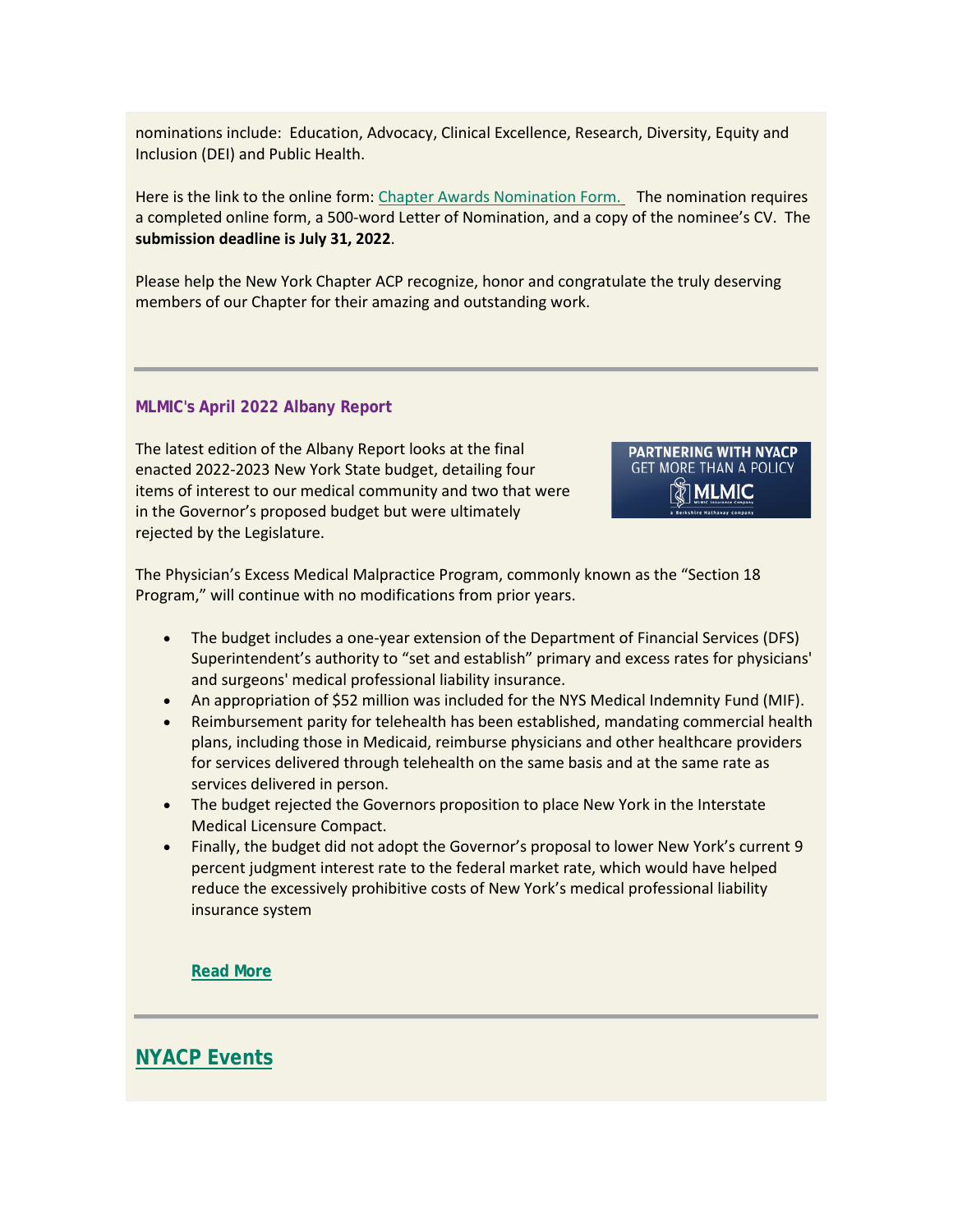**NYACP and Joint Medical Schools Reception - tonight!**

**ACP IM 22 Thursday, April 28, 2022 / 8:00 pm**

Marriott Marquis Chicago Grand Horizon Ballroom G

**[RSVP Here](mailto:aidiong@nyacp.org)**

**[ACP 2022 Internal Medicine Meeting Information](https://www.votervoice.net/BroadcastLinks/AqOHdC-u3-oEmWRa0otY-A)**

*NYACP Early Career Physicians Task Force Presents the following zoom webinar:*

**How to Prepare Great Abstract and Poster Presentations for your Next Academic Conference Wednesday, May 4 / 6:00 - 7:00 pm**

#### **Objectives:**

- 1. Prepare an effective abstract poster and oral presentation
- 2. Identify general features of high-quality abstract poster and oral presentation
- 3. Avoid common pitfalls in preparing an abstract poster and oral presentation

#### **Speakers:**

Ofek Hai, DO, FACP Evan Siau, MD, FACP Raphael Rabinowitz, MD

## **[Register Here](https://www.votervoice.net/BroadcastLinks/xaHGUGXYbhqZ5N2BqQlokQ)**

*Sponsored by: California Region 3, Illinois, New York, Oregon, and Texas Chapters of the American College of Physicians* **Influencing Change in Medicine: Leadership in Equity**

**Saturday, May 14th / 11:00 AM - 12:30 PM**

**Objectives:**

• At the conclusion of the program, attendees will be able to define health equity in terms of impacting advocacy and describe why it matters.





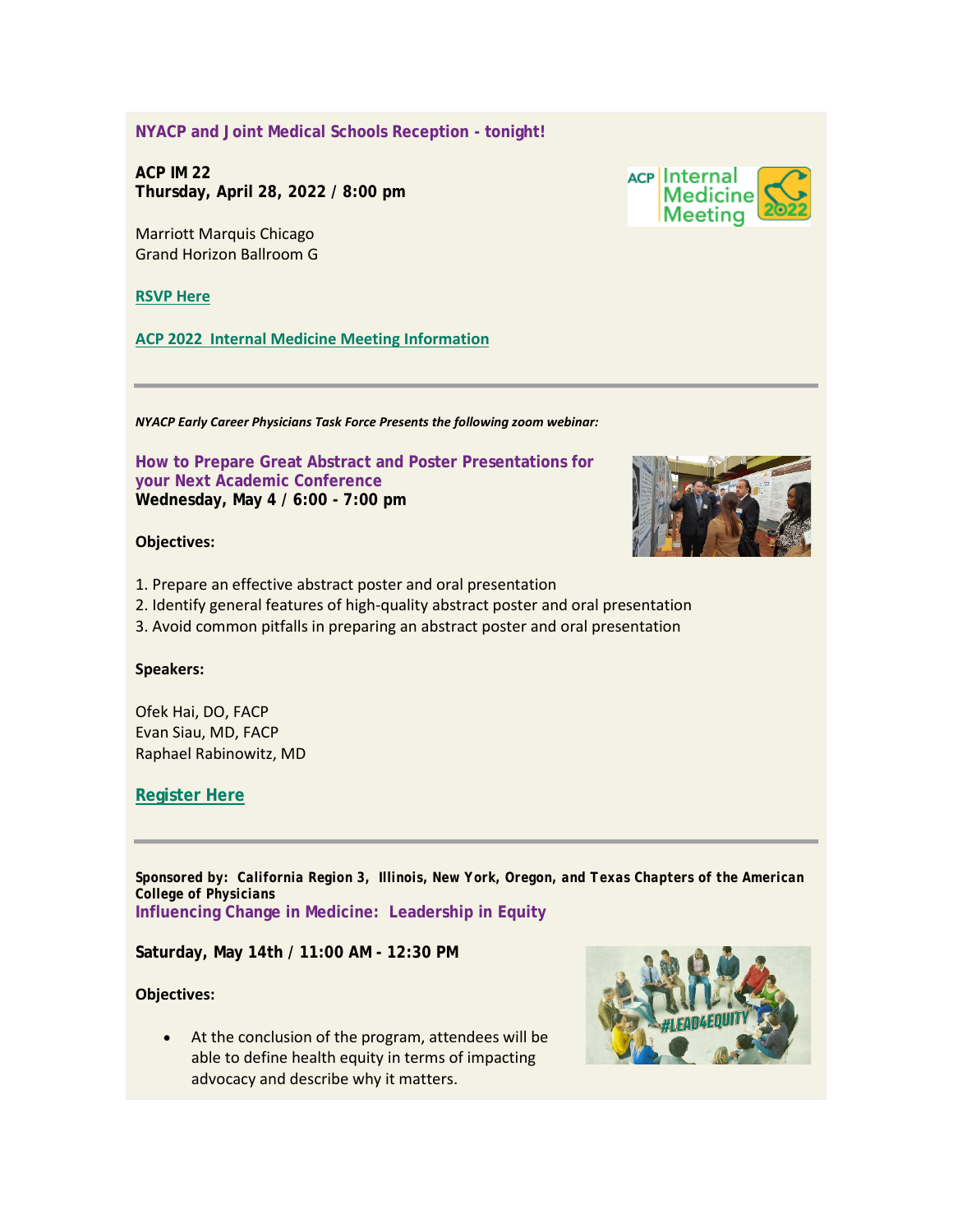- Chapter successes and challenges will be shared and consensus for effective approaches will be developed.
- Methods for advancing the health equity agenda within advocacy will be shared, and best practices for developing successful coalitions and stakeholder communities will be addressed.

**Keynote Speaker:** Dr. David Hilden, ACP HPPC Vice Chair

**Moderator:** Dr. Omar Atiq, ACP Pres-Elect

**Chapter Panelists:**

**Dr. Moro Salifu, NY ACP DEI Chair** Dr. Kelsi Manley, OR ACP Advocacy Day Chair Dr. Cynthia Jumper, TX ACP Past President Dr. Susan Hingle, ACP BOR Chair Emeritus Dr. Stony Anderson, CA Colorectal Cancer Coalition Pres

**[Register Here](https://www.votervoice.net/BroadcastLinks/XVC2gDyWncmO2QPAu8FlgQ)**

**[More Information](https://www.votervoice.net/BroadcastLinks/Fq2NmLejNL4E7T_Nj2lwHg)**

**2022 NYACP Resident and Medical Student Forum Friday, May 27, 2022**

Save the date and plan to join us on Friday, May 27, 2022, as we return to an in-person poster competition and welcome back Dr.'s Dilemma!

Crowne Plaza/Desmond 660 Albany Shaker Rd Albany, NY 12211

12:30 pm - Poster Competition

2:00 pm - Dr's Dilemma Competition - [Dr's Dilemma Teams Competing](https://www.votervoice.net/BroadcastLinks/o4EBoVWdReFubIhkJjTwuA)

**Save the Date! 2022 NYACP Annual Scientific Meeting Saturday, November 5, 2022** Join us as we return to an in-person Annual Scientific Meeting on Saturday, November 5, 2022.